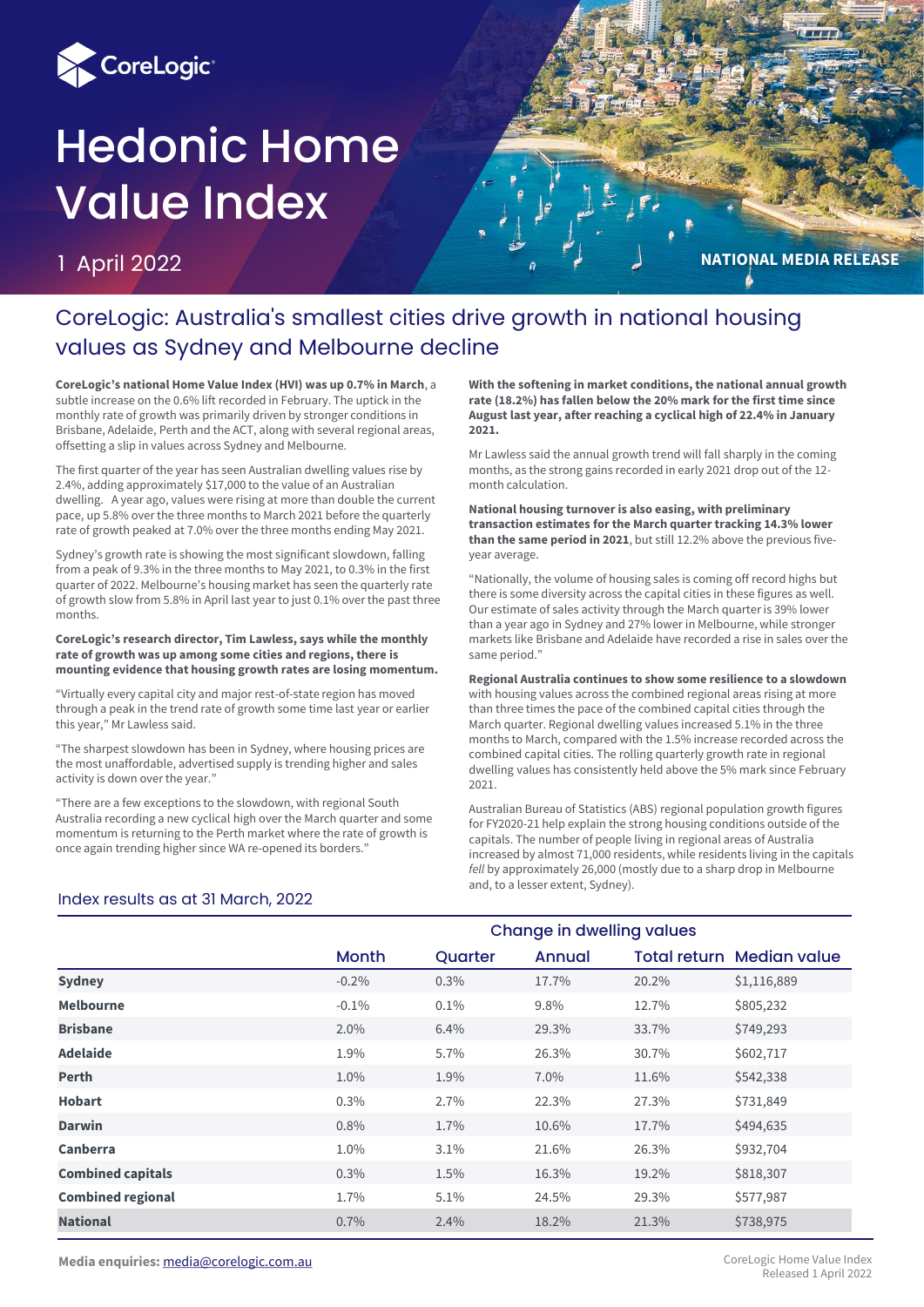# Hedonic Home Value Index



#### Rolling three month change in dwelling values *State capitals*

Sydney, 0.3% Melbourne, 0.1% Brisbane, 6.4% Adelaide, 5.7% Perth, 1.9% -5% -3% -1% 1% 3% 5% 7% 9% Mar 17 Mar 18 Mar 19 Mar 20 Mar 21 Mar 22

Rolling three month change in dwelling values *Combined capitals v Combined regionals*



Multi-speed conditions, but every capital city and regional market has seen a reduction in the trend rate of growth

| <b>Region</b>       | March gtr<br>2022 | Peak rate of<br>growth<br>(3 month) | Month of<br>peak |
|---------------------|-------------------|-------------------------------------|------------------|
| Sydney              | 0.3%              | 9.3%                                | May 21           |
| Melbourne           | 0.1%              | 5.8%                                | Apr 21           |
| <b>Brisbane</b>     | 6.4%              | 8.5%                                | <b>Dec 21</b>    |
| Adelaide            | 5.7%              | 7.4%                                | Jan 22           |
| Perth               | 1.9%              | 7.7%                                | Mar 21           |
| Hobart              | 2.7%              | 8.2%                                | <b>Jul 21</b>    |
| Darwin              | 1.7%              | 7.9%                                | May 21           |
| <b>ACT</b>          | 3.1%              | 7.3%                                | Aug 21           |
|                     |                   |                                     |                  |
| <b>Regional NSW</b> | 5.1%              | 7.8%                                | May 21           |
| <b>Regional Vic</b> | 3.7%              | 7.1%                                | Apr 21           |
| Regional Qld        | 6.1%              | 6.7%                                | Jan 22           |
| <b>Regional SA</b>  | 7.4%              | 7.4%                                | Mar 22           |
| Regional WA         | 2.3%              | 7.9%                                | Jan 21           |
| <b>Regional Tas</b> | 4.6%              | 7.7%                                | Aug 21           |
|                     |                   |                                     |                  |
| Combined capitals   | 1.5%              | 7.1%                                | May 21           |
| Combined regionals  | 5.1%              | 6.6%                                | Apr 21           |
| Australia           | 2.4%              | 7.0%                                | May 21           |

#### Change in dwelling values

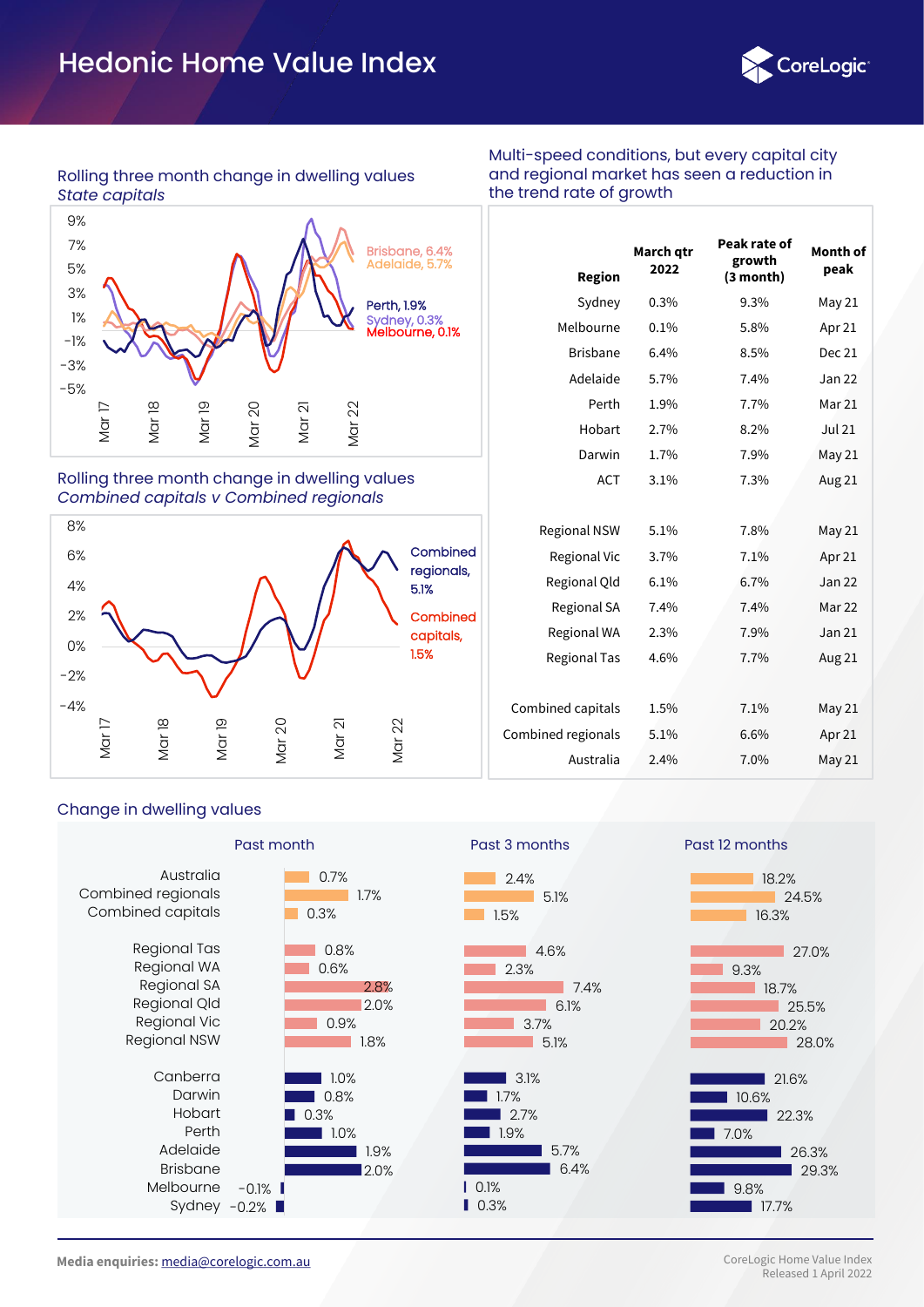

#### **Trends in property listings continue to help explain the divergence in housing growth trends.**

Advertised inventory, at a national level, is tracking 30% below the previous five-year average over the four weeks ending March 27. However, a more detailed analysis of each capital city highlights significant differences in the total number of homes available to purchase.

In Melbourne, total advertised supply was 8% above the previous five-year average towards the end of March, while the number of homes available to purchase in Sydney had virtually normalised to be 7.5% higher than a year ago and only 2.6% below the five-year average. Higher stock levels across these markets can be explained by an above average flow of new listings coming on the market in combination with a drop in buyer demand.

"With higher inventory levels and less competition, buyers are gradually moving back into the driver's seat. That means more time to deliberate on their purchase decisions and negotiate on price," Mr Lawless said.

In contrast, advertised stock levels in Brisbane and Adelaide remain more than 40% below the previous five-year average levels and around 20% to 25% down on a year ago. It's a similar scenario across regional Australia, where total advertised housing stock was 22% below last year's level and 43% below the previous five-year average. Such low inventory levels along with persistently high buyer demand continues to create strong selling conditions in these areas, supporting the upwards pressure on prices.







#### Annual change in total advertised supply

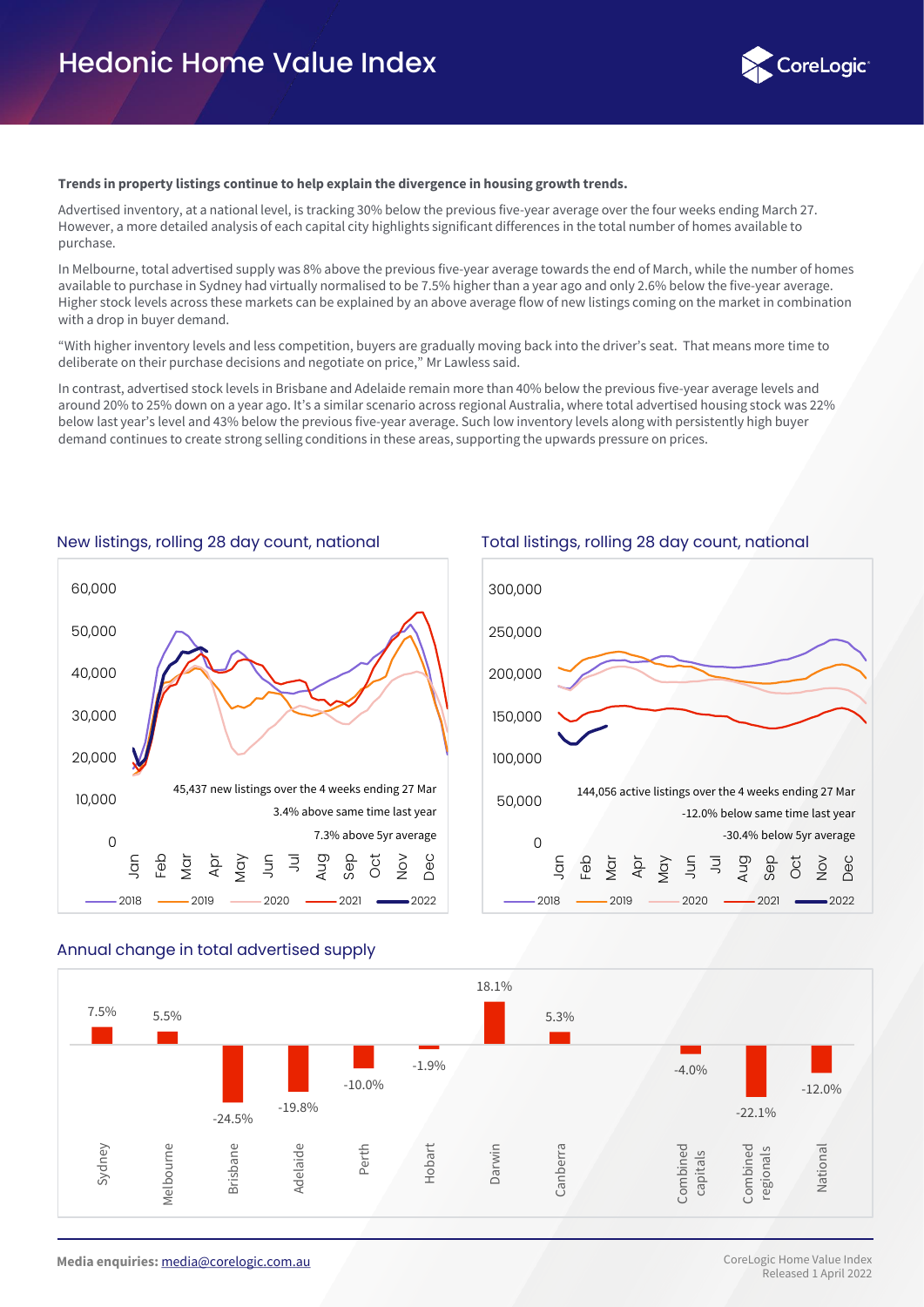# Hedonic Home Value Index





#### **Rental trends are becoming increasingly diverse across**

**Australia.** At a macro level, rents are still rising at well above average rates. While annual rental growth has eased from a recent peak of 9.4% in November last year to 8.7% over the 12 months ending March 2022, the quarterly pace of growth has rebounded through the first quarter of the year, from 1.9% in Dec 2021 to 2.6% in March 2022.

The rebound is partly seasonal as rental trends tend to be stronger through the first quarter of the year, but there are other factors at play including stronger conditions across the medium to high density rental sector.

**The rate of growth in unit rents has strengthened to reach a cyclical high of 3.0% in the March quarter,** rising at a materially faster pace than house rents (2.4%). The stronger rental conditions across the unit sector demonstrates a remarkable turnaround in rental conditions across higher density markets, where rents fell sharply through the first nine months of the pandemic.

"Through the pandemic to-date, capital city house rents have risen by 13.8% compared with a 3.4% rise in unit values," Mr Lawless said.

"The net result is that renting a unit is substantially more affordable than renting a house. This affordability advantage, along with a gradual return of overseas migration, employees progressively returning to offices and inner city precincts regaining some vibrancy, are likely key factors pushing unit rents higher," Mr Lawless said.

Sydney is now recording the strongest lift in unit rents, up 8.3% over the 12 months to March following a 7.2% peak to trough fall in the first half of the pandemic. Similarly, Melbourne unit rents are up 6.9% over the past year after posting an 8.5% peak to trough fall.

With national rents up 2.6% over the March quarter and housing values rising by a lower 2.4%, gross yields have posted a rare rise in March, up two basis points from a record low of 3.21% in January and February to 3.23%. If rents continue to outpace housing values, which is likely if the housing market moves into a downturn, yields will continue to recover.



#### Gross rental yields, dwellings

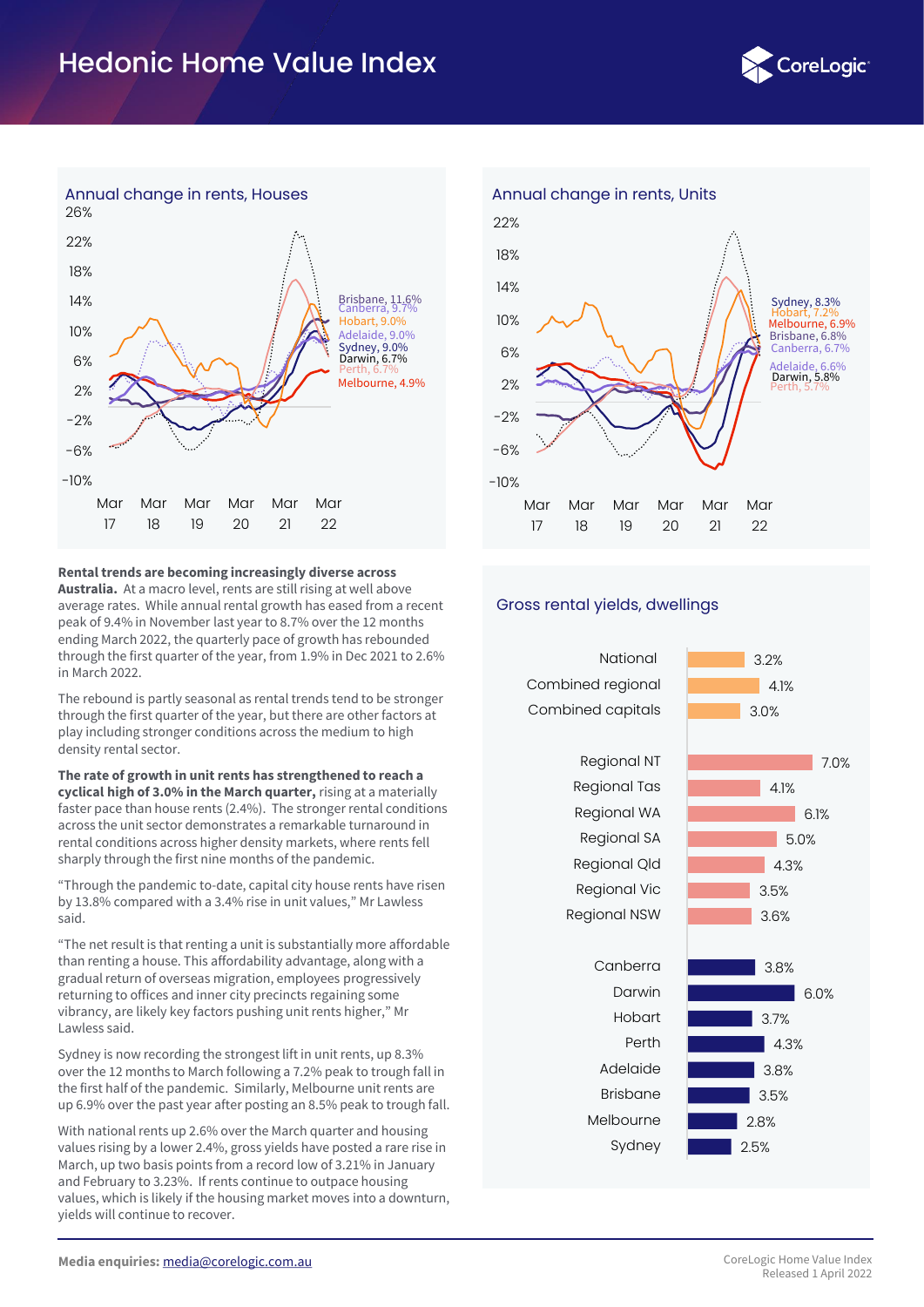

#### **The housing market has transitioned from an upswing generally characterised by a strong and broad-based rise across the regions of Australia, to one best described as multi-speed.**

At one end of the spectrum Australia's two largest cities, Sydney and Melbourne, are recording flat to falling housing values, while at the other is Brisbane and Adelaide, where the quarterly pace of growth continues to rise at an annualised pace of more than 20%. Perth too is re-accelerating off a low base, which can, at least partially, be attributed to state borders re-opening, and regional markets are mostly strong as population growth runs up against low available supply levels.

Despite the diversity, the outlook for housing remains skewed to the downside.

- **Rising fixed term mortgage rates and the prospect of higher variable mortgage rates later this year** are only part of the reason why housing markets are likely to soften as 2022 progresses. Other factors include:
- **Affordability** With housing values rising so much more than incomes over the past two years, it has become harder for prospective buyers to access the market. Saving for a deposit and funding transactional costs is a significant hurdle for a growing number of prospective buyers.
- **Inflation** Higher costs of living are also likely to weigh on housing demand. Higher inflation implies less disposable income and lower household savings which could make it harder for prospective buyers to raise a deposit and demonstrate their ability to service a new loan commitment. A surge in household savings through the pandemic has been a supporting factor for housing demand, however as the economy returns to the new normal, households are saving less; a trend likely to become more pronounced through the year.
- **Higher supply** Both newly constructed dwellings and a rise in advertised listings is likely to gradually skew housing market conditions in favour of buyers, providing more choice and an opportunity to negotiate with less urgency around decision making.
- **Sentiment** Consumer confidence has taken a turn for the worse over recent months, with the weekly reading from ANZ and Roy Morgan falling to the lowest level in about 18 months. Historically, consumer sentiment and housing market activity have shown a close relationship. Below average sentiment, along with slowing housing markets and the prospect of rising interest rates, is likely to cause prospective buyers to think twice before engaging with the housing market.

However, there are other factors that should help to offset the downside risk.

- **A strengthening economy, low jobless rate and rising income growth – This** should help to keep a floor under housing demand and keep the number of distressed listings to a minimum through a downturn.
- **A new round of incentives for first home buyers -** In the leadup to the federal election both major political parties have already announced additional support for first home buyers in the form of an extension to low deposit home loan guarantees. Historically, first home buyers have reacted positively to stimulus measures.
- **A return of migration** Higher overseas migration is a net positive for housing demand. The most immediate flow through is likely to be seen in higher rental demand which could incentivise investors and, in the longer term, flow through to purchasing demand from permanent migrants.

|        |                      | Capitals    |           |                 |           |           |               |                     |                       | <b>Rest of state regions</b> |           |           |           |           |           |           | <b>Aggregate indices</b> |           |           |
|--------|----------------------|-------------|-----------|-----------------|-----------|-----------|---------------|---------------------|-----------------------|------------------------------|-----------|-----------|-----------|-----------|-----------|-----------|--------------------------|-----------|-----------|
|        |                      |             |           |                 |           |           |               |                     |                       | <b>Regional Regional</b>     |           | Regional  | Regional  | Regional  | Regional  | Regional  | Combined                 | Combined  |           |
|        |                      | Sydney      | Melbourne | <b>Brisbane</b> | Adelaide  | Perth     | <b>Hobart</b> | Darwin              | Canberra              | <b>NSW</b>                   | Vic       | Qld       | <b>SA</b> | <b>WA</b> | Tas       | <b>NT</b> | capitals                 | regional  | National  |
|        | <b>All Dwellings</b> |             |           |                 |           |           |               |                     |                       |                              |           |           |           |           |           |           |                          |           |           |
|        | Month                | $-0.2%$     | $-0.1%$   | 2.0%            | 1.9%      | 1.0%      | 0.3%          | 0.8%                | 1.0%                  | 1.8%                         | 0.9%      | 2.0%      | 2.8%      | 0.6%      | 0.8%      | na        | 0.3%                     | 1.7%      | 0.7%      |
|        | Quarter              | 0.3%        | 0.1%      | 6.4%            | 5.7%      | 1.9%      | 2.7%          | 1.7%                | 3.1%                  | 5.1%                         | 3.7%      | 6.1%      | 7.4%      | 2.3%      | 4.6%      | na        | 1.5%                     | 5.1%      | 2.4%      |
| å<br>≘ | <b>YTD</b>           | 0.3%        | 0.1%      | 6.4%            | 5.7%      | 1.9%      | 2.7%          | 1.7%                | 3.1%                  | 5.1%                         | 3.7%      | 6.1%      | 7.4%      | 2.3%      | 4.6%      | na        | 1.5%                     | 5.1%      | 2.4%      |
|        | Annual               | 17.7%       | 9.8%      | 29.3%           | 26.3%     | 7.0%      | 22.3%         | 10.6%               | 21.6%                 | 28.0%                        | 20.2%     | 25.5%     | 18.7%     | 9.3%      | 27.0%     | na        | 16.3%                    | 24.5%     | 18.2%     |
|        | Total return         | 20.2%       | 12.7%     | 33.7%           | 30.7%     | 11.6%     | 27.3%         | 17.7%               | 26.3%                 | 31.8%                        | 24.5%     | 31.5%     | 26.6%     | 16.0%     | 32.7%     | n a       | 19.2%                    | 29.3%     | 21.3%     |
|        | <b>Gross yield</b>   | 2.5%        | 2.8%      | 3.5%            | 3.8%      | 4.3%      | 3.7%          | 6.0%                | 3.8%                  | 3.6%                         | 3.5%      | 4.3%      | 5.0%      | 6.1%      | 4.1%      | na        | 3.0%                     | 4.1%      | 3.2%      |
|        | Median value         | \$1,116,889 | \$805,232 | \$749,293       | \$602,717 | \$542,338 | \$731,849     | \$494,635           | \$932,704             | \$729,768                    | \$578,773 | \$539,182 | \$319,324 | \$393,127 | \$512,771 | na        | \$818,307                | \$577,987 | \$738,975 |
|        |                      |             |           |                 |           |           |               |                     |                       |                              |           |           |           |           |           |           |                          |           |           |
|        | Houses               |             |           |                 |           |           |               |                     |                       |                              |           |           |           |           |           |           |                          |           |           |
|        | Month                | $-0.1%$     | $-0.2%$   | 2.1%            | 2.0%      | 1.0%      | 0.3%          | 0.7%                | 0.8%                  | 1.8%                         | 0.8%      | 2.0%      | 2.9%      | 0.6%      | 0.7%      | 0.8%      | 0.5%                     | 1.7%      | 0.8%      |
|        | Quarter              | 0.6%        | 0.3%      | 6.7%            | 6.0%      | 2.0%      | 3.2%          | 1.9%                | 2.9%                  | 5.3%                         | 3.7%      | 6.1%      | 7.8%      | 2.2%      | 4.9%      | 1.2%      | 1.9%                     | 5.2%      | 2.8%      |
|        | <b>YTD</b>           | 0.6%        | 0.3%      | 6.7%            | 6.0%      | 2.0%      | 3.2%          | 1.9%                | 2.9%                  | 5.3%                         | 3.7%      | 6.1%      | 7.8%      | 2.2%      | 4.9%      | 1.2%      | 1.9%                     | 5.2%      | 2.8%      |
|        | Annual               | 20.6%       | 11.9%     | 32.1%           | 28.7%     | 7.2%      | 21.9%         | 7.0%                | 22.4%                 | 28.8%                        | 20.2%     | 25.6%     | 19.1%     | 9.7%      | 27.0%     | 7.3%      | 18.6%                    | 24.8%     | 20.2%     |
|        | Total return         | 22.9%       | 14.8%     | 36.8%           | 33.6%     | 11.7%     | 26.8%         | 13.0%               | 27.1%                 | 32.6%                        | 24.3%     | 31.6%     | 27.2%     | 16.3%     | 32.8%     | 15.0%     | 21.5%                    | 29.4%     | 23.3%     |
|        | <b>Gross yield</b>   | 2.2%        | 2.5%      | 3.3%            | 3.6%      | 4.2%      | 3.6%          | 5.6%                | 3.5%                  | 3.5%                         | 3.4%      | 4.2%      | 5.0%      | 5.9%      | 4.0%      | 6.9%      | 2.8%                     | 4.0%      | 3.1%      |
|        | Median value         | \$1,403,154 | \$999,037 | \$856,731       | \$658,446 | \$568,108 | \$791,587     |                     | \$569,647 \$1,055,812 | \$765,189                    | \$615,362 | \$544,141 | \$327,958 | \$408,581 | \$535,005 | \$453,998 | \$926,107                | \$600,219 | \$805,621 |
|        |                      |             |           |                 |           |           |               |                     |                       |                              |           |           |           |           |           |           |                          |           |           |
|        | <b>Units</b>         |             |           |                 |           |           |               |                     |                       |                              |           |           |           |           |           |           |                          |           |           |
|        | Month                | $-0.5%$     | 0.2%      | 1.6%            | 1.3%      | 0.6%      | 0.0%          | 0.9%                | 1.5%                  | 1.3%                         | 1.2%      | 2.2%      | 0.5%      | 2.5%      | 1.9%      | na        | 0.0%                     | 1.7%      | 0.3%      |
|        | Quarter              | $-0.6%$     | $-0.2%$   | 4.6%            | 4.2%      | 0.7%      | 0.2%          | 1.3%                | 3.8%                  | 3.6%                         | 3.8%      | 5.9%      | 0.5%      | 4.3%      | 1.7%      | na        | 0.2%                     | 4.7%      | 0.9%      |
|        | <b>YTD</b>           | $-0.6%$     | $-0.2%$   | 4.6%            | 4.2%      | 0.7%      | 0.2%          | 1.3%                | 3.8%                  | 3.6%                         | 3.8%      | 5.9%      | 0.5%      | 4.3%      | 1.7%      | na        | 0.2%                     | 4.7%      | 0.9%      |
|        | Annual               | 10.8%       | 5.3%      | 15.1%           | 11.2%     | 5.6%      | 23.5%         | 18.1%               | 18.4%                 | 22.3%                        | 20.3%     | 25.1%     | 11.1%     | 2.8%      | 26.8%     | na        | 9.4%                     | 22.9%     | 11.4%     |
|        | <b>Total return</b>  | 14.2%       | 8.8%      | 20.7%           | 17.0%     | 11.2%     | 29.0%         | 26.4%               | 24.1%                 | 27.6%                        | 25.5%     | 31.2%     | 17.4%     | 12.2%     | 32.7%     | na        | 13.2%                    | 28.7%     | 15.5%     |
|        | <b>Gross yield</b>   | 3.1%        | 3.6%      | 4.7%            | 4.9%      | 5.5%      | 4.1%          | 6.7%                | 4.8%                  | 4.1%                         | 4.1%      | 4.7%      | 6.1%      | 8.0%      | 4.7%      | na        | 3.6%                     | 4.5%      | 3.7%      |
|        | <b>Median value</b>  | \$833,815   | \$629,072 | \$479,562       | \$403,226 | \$406,120 |               | \$577,645 \$365,093 | \$609,314             | \$578,970                    | \$411,318 | \$528,417 | \$241,868 | \$252,864 | \$396,418 | na        | \$643,387                | \$503,199 | \$614,449 |

### CoreLogic Home Value Index tables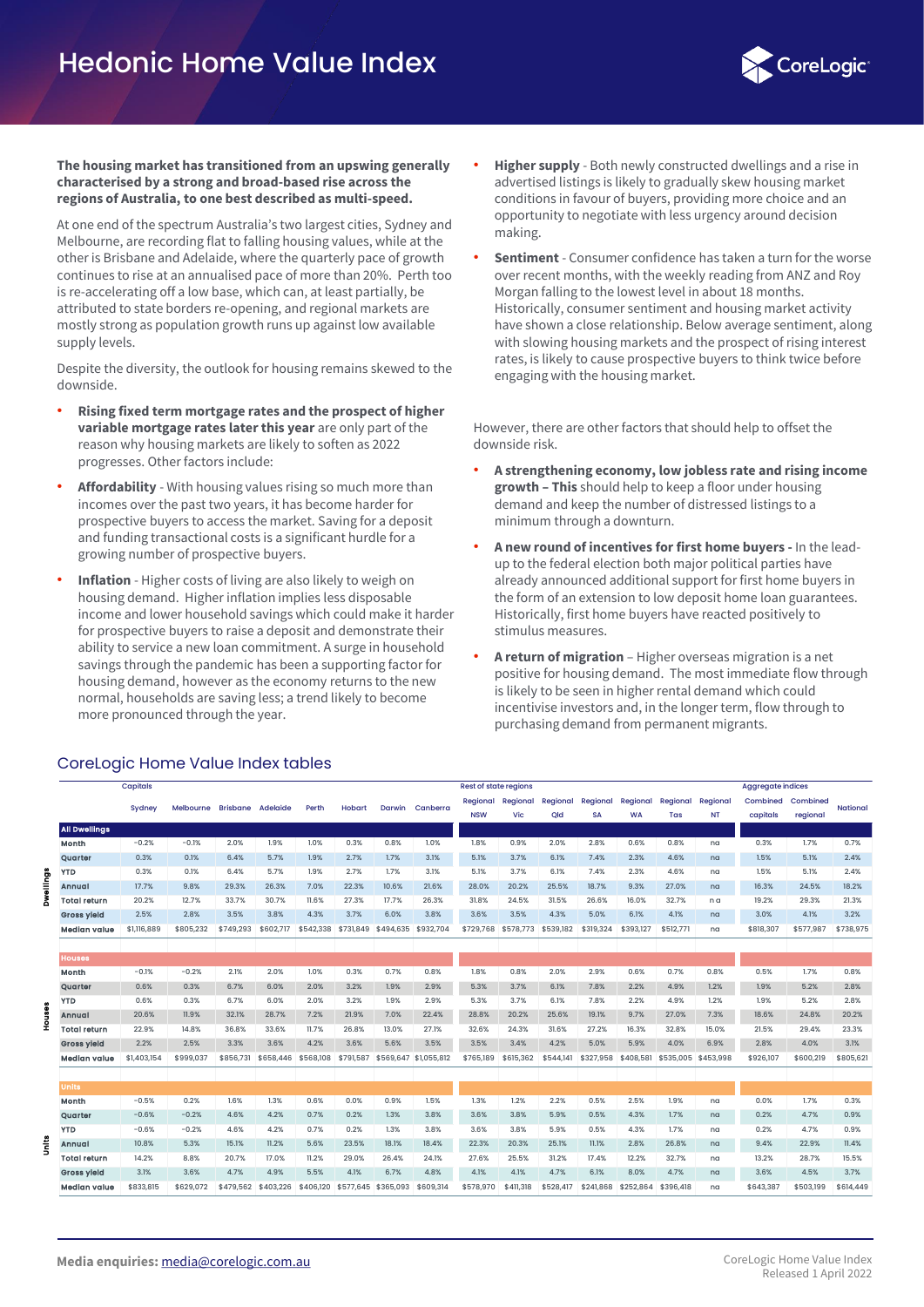

# CoreLogic is the largest independent provider of property information, analytics and property-related risk management services in Australia and New Zealand.

#### **Methodology**

The CoreLogic Hedonic Home Value Index is calculated using a hedonic regression methodology that addresses the issue of compositional bias associated with median price and other measures. In simple terms, the index is calculated using recent sales data combined with information about the attributes of individual properties such as the number of bedrooms and bathrooms, land area and geographical context of the dwelling. By separating each property into its various formational and locational attributes, observed sales values for each property can be distinguished between those attributed to the property's attributes and those resulting from changes in the underlying residential property market. Additionally, by understanding the value associated with each attribute of a given property, this methodology can be used to estimate the value of dwellings with

known characteristics for which there is no recent sales price by observing the characteristics and sales prices of other dwellings which have recently transacted. It then follows that changes in the market value of the entire residential property stock can be accurately tracked through time. The detailed methodological information can be found at:

[https://www.corelogic.com.au/research/rp-data-corelogic](https://www.corelogic.com.au/research/rp-data-corelogic-home-value-index-methodology/)home-value-index-methodology/

CoreLogic is able to produce a consistently accurate and robust Hedonic Index due to its extensive property related database, which includes transaction data for every home sale within every state and territory. CoreLogic augments this data with recent sales advice from real estate industry professionals, listings information and attribute data collected from a variety of sources.

*\* The median value is the middle estimated value of all residential properties derived through the hedonic regression methodology that underlies the CoreLogic Hedonic Home Value Index.*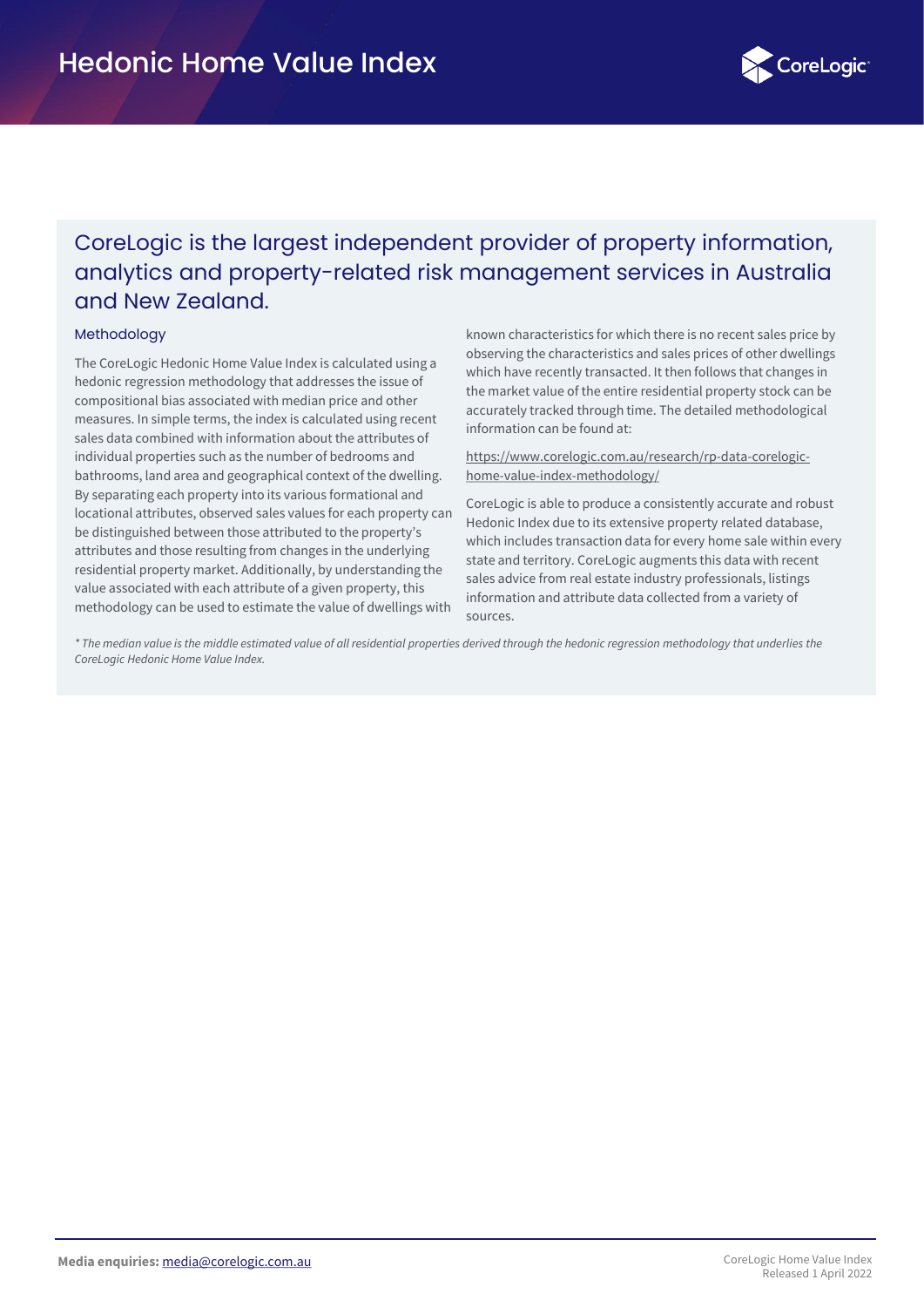

#### Top 10 Capital city suburbs with highest 12 month value growth - Dwellings

|                |                                     | SA <sub>4</sub>                     | Median value 12 month change |       |
|----------------|-------------------------------------|-------------------------------------|------------------------------|-------|
|                | <b>Australian Capital Territory</b> |                                     | \$932,704                    | 21.6% |
| 1              | Waramanga                           | Australian Capital Territory        | \$1,004,939                  | 32.3% |
| $\overline{2}$ | Palmerston (ACT)                    | <b>Australian Capital Territory</b> | \$974,045                    | 30.8% |
| 3              | Holder (ACT)                        | Australian Capital Territory        | \$1,018,358                  | 30.4% |
| 4              | Forde                               | Australian Capital Territory        | \$1,249,722                  | 29.7% |
| 5              | Nicholls                            | Australian Capital Territory        | \$1,321,735                  | 28.7% |
| 6              | Ngunnawal                           | <b>Australian Capital Territory</b> | \$840,057                    | 27.8% |
| 7              | ACT Remainder - Gungahlin           | Australian Capital Territory        | \$852,835                    | 27.7% |
| 8              | Watson                              | <b>Australian Capital Territory</b> | \$1,117,576                  | 27.7% |
| 9              | Harrison                            | Australian Capital Territory        | \$1,029,405                  | 27.4% |
|                | 10 Rivett                           | <b>Australian Capital Territory</b> | \$943,283                    | 27.1% |
|                | <b>Greater Adelaide</b>             |                                     | \$602,717                    | 26.3% |
| 1              | Beaumont (SA)                       | Adelaide - Central and Hills        | \$1,670,132                  | 47.1% |
| 2              | Glen Osmond                         | Adelaide - Central and Hills        | \$1,528,363                  | 44.0% |
| 3              | Ottoway                             | Adelaide - West                     | \$519,761                    | 43.9% |
| 4              | <b>Wattle Park</b>                  | Adelaide - Central and Hills        | \$1,369,459                  | 42.3% |
| 5              | St Georges                          | Adelaide - Central and Hills        | \$1,642,306                  | 42.1% |
| 6              | Stonyfell                           | Adelaide - Central and Hills        | \$1,418,104                  | 41.6% |
| 7              | O'Sullivan Beach                    | Adelaide - South                    | \$510,912                    | 40.3% |
| 8              | Hazelwood Park                      | Adelaide - Central and Hills        | \$1,480,290                  | 39.1% |
| 9              | O'Halloran Hill                     | Adelaide - South                    | \$559,901                    | 37.9% |
|                | 10 Christie Downs                   | Adelaide - South                    | \$422,856                    | 37.7% |
|                | <b>Greater Brisbane</b>             |                                     | \$749,293                    | 29.3% |
| 1              | Clear Mountain                      | Moreton Bay - South                 | \$1,393,117                  | 46.1% |
| 2              | Cedar Grove                         | Logan - Beaudesert                  | \$763,947                    | 44.3% |
| 3              | Sheldon                             | Brisbane - East                     | \$1,537,283                  | 43.6% |
| 4              | Robertson (Qld)                     | Brisbane - South                    | \$1,533,841                  | 42.8% |
| 5              | Cedar Vale                          | Logan - Beaudesert                  | \$823,559                    | 42.7% |
| 6              | Kurwongbah                          | Moreton Bay - South                 | \$985,133                    | 41.8% |
| 7              | Fairfield (Qld)                     | Brisbane - South                    | \$1,218,806                  | 41.0% |
| 8              | Donnybrook (Qld)                    | Moreton Bay - North                 | \$628,611                    | 40.8% |
| 9              | Woodhill (Qld)                      | Logan - Beaudesert                  | \$816,425                    | 39.6% |
|                | 10 South Maclean                    | Logan - Beaudesert                  | \$772,475                    | 39.1% |
|                | <b>Greater Darwin</b>               |                                     | \$494,635                    | 10.6% |
| $\mathbf{1}$   | Wagaman                             | Darwin                              | \$504,913                    | 27.6% |
| $\overline{2}$ | Darwin City                         | Darwin                              | \$434,062                    | 20.9% |
| 3              | Millner                             | Darwin                              | \$368,465                    | 17.5% |
| 4              | Wulagi                              | Darwin                              | \$535,966                    | 17.4% |
| 5              | <b>Stuart Park</b>                  | Darwin                              | \$506,423                    | 17.2% |
| 6              | Moulden                             | Darwin                              | \$367,255                    | 16.9% |
| 7              | Nightcliff                          | Darwin                              | \$372,754                    | 16.4% |
| 8              | Tiwi                                | Darwin                              | \$506,434                    | 16.3% |
| 9              | Larrakeyah                          | Darwin                              | \$476,079                    | 16.1% |
|                | 10 Nakara                           | Darwin                              | \$600,289                    | 15.7% |

|                |                          | SA <sub>4</sub>                           |             | Median value 12 month change |
|----------------|--------------------------|-------------------------------------------|-------------|------------------------------|
|                | <b>Greater Hobart</b>    |                                           | \$731,849   | 22.3%                        |
| 1              | Primrose Sands           | Hobart                                    | \$555,364   | 33.4%                        |
| $\overline{2}$ | Carlton (Tas.)           | Hobart                                    | \$656,852   | 32.0%                        |
| 3              | Rosetta                  | Hobart                                    | \$703,732   | 31.2%                        |
| 4              | Montrose (Tas.)          | Hobart                                    | \$678,134   | 30.2%                        |
| 5              | Acton Park (Tas.)        | Hobart                                    | \$1,272,044 | 29.3%                        |
| 6              | Midway Point             | Hobart                                    | \$644,662   | 29.3%                        |
| 7              | Lauderdale               | Hobart                                    | \$920,922   | 29.2%                        |
| 8              | Dodges Ferry             | Hobart                                    | \$656,066   | 28.9%                        |
| 9              | Howrah                   | Hobart                                    | \$821,515   | 28.2%                        |
|                | 10 Tranmere (Tas.)       | Hobart                                    | \$1,066,789 | 28.1%                        |
|                | <b>Greater Melbourne</b> |                                           | \$805,232   | 9.8%                         |
| 1              | <b>St Andrews Beach</b>  | Mornington Peninsula                      | \$1,618,423 | 37.6%                        |
| $\overline{2}$ | Tootgarook               | Mornington Peninsula                      | \$1,144,130 | 29.9%                        |
| 3              | Sorrento (Vic.)          | Mornington Peninsula                      | \$2,380,472 | 29.5%                        |
| 4              | Portsea                  | Mornington Peninsula                      | \$3,487,723 | 28.5%                        |
| 5              | Fingal (Vic.)            | Mornington Peninsula                      | \$1,587,141 | 28.3%                        |
| 6              | Dromana                  | Mornington Peninsula                      | \$1,071,279 | 27.5%                        |
| 7              | Rye                      | Mornington Peninsula                      | \$1,252,539 | 27.4%                        |
| 8              | Blairgowrie              | Mornington Peninsula                      | \$1,624,296 | 26.0%                        |
| 9              | Rosebud                  | Mornington Peninsula                      | \$906,673   | 25.6%                        |
|                | 10 Tyabb                 | Mornington Peninsula                      | \$859,172   | 24.6%                        |
|                | <b>Greater Perth</b>     |                                           | \$542.338   | 7.0%                         |
| 1              | <b>Watermans Bay</b>     | Perth - North West                        | \$1,371,397 | 18.0%                        |
| 2              | Kensington (WA)          | Perth - South East                        | \$996,940   | 16.4%                        |
| 3              | Mullaloo                 | Perth - North West                        | \$886,506   | 16.1%                        |
| 4              | Daglish                  | Perth - Inner                             | \$1,595,623 | 15.2%                        |
| 5              | Carine                   | Perth - North West                        | \$1,079,787 | 15.2%                        |
| 6              | Cooloongup               | Perth - South West                        | \$346,204   | 15.1%                        |
| 7              | White Gum Valley         | Perth - South West                        | \$933,470   | 14.8%                        |
| 8              | Beaconsfield (WA)        | Perth - South West                        | \$942,485   | 14.8%                        |
| 9              | Hilton (WA)              | Perth - South West                        | \$715,444   | 14.7%                        |
|                | 10 Beldon                | Perth - North West                        | \$549,030   | 14.6%                        |
|                | <b>Greater Sydney</b>    |                                           | \$1,116,889 | 17.7%                        |
| 1              | Rodd Point               | Sydney - Inner West                       | \$3,332,680 | 35.6%                        |
| $\overline{c}$ | Box Hill (NSW)           | Sydney - Baulkham Hills and<br>Hawkesbury | \$1,367,926 | 34.1%                        |
| 3              | Umina Beach              | <b>Central Coast</b>                      | \$1,138,923 | 32.8%                        |
| 4              | Maraylya                 | Sydney - Baulkham Hills and<br>Hawkesbury | \$2,016,637 | 32.6%                        |
| 5              | Charmhaven               | <b>Central Coast</b>                      | \$758,647   | 32.5%                        |
| 6              | Putney                   | Sydney - Ryde                             | \$3,392,602 | 32.0%                        |
| 7              | Forresters Beach         | <b>Central Coast</b>                      | \$1,734,555 | 30.5%                        |
| 8              | Camden Park (NSW)        | Sydney - Outer South West                 | \$1,442,133 | 30.5%                        |
| 9              | <b>Beaumont Hills</b>    | Sydney - Baulkham Hills and<br>Hawkesbury | \$1,767,028 | 30.4%                        |
|                | 10 Kurnell               | Sydney - Sutherland                       | \$1,960,100 | 30.3%                        |

#### Data source: CoreLogic

#### About the data

Median value refer to the 50th percentile of valuation estimates observed in the region

Growth rates are based on changes in the CoreLogic Home Value index, which take into account value changes across the market Only metrics with a minimum of 20 sales observations and a low standard error on the median value have been included Data is at March 2022